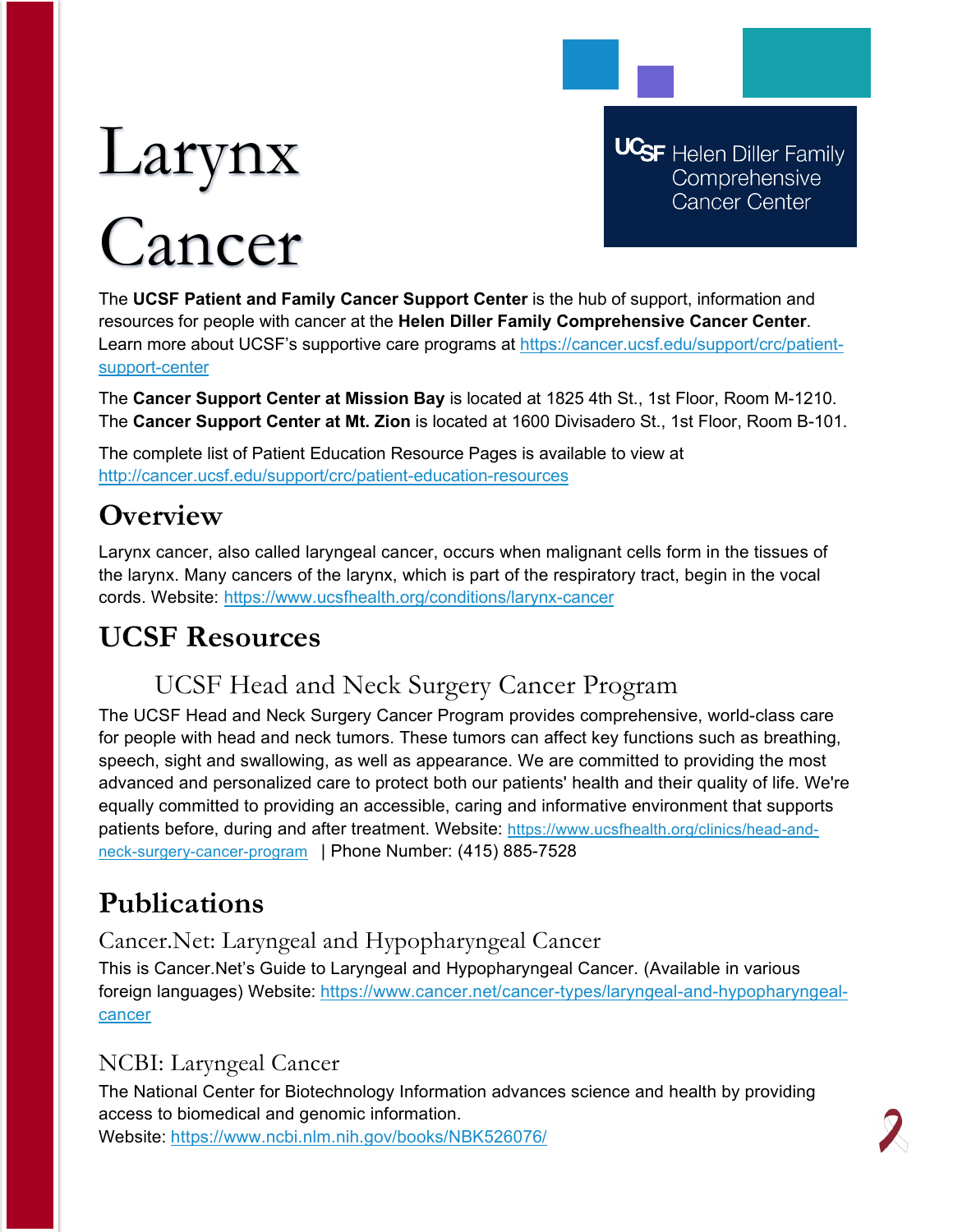## **Organizations**

American Cancer Society (ACS) - Laryngeal and Hypopharyngeal Cancer At the American Cancer Society, we're on a mission to free the world from cancer. Until we do, we'll be funding and conducting research, sharing expert information, supporting patients, and spreading the word about prevention. All so you can live longer — and better.

Website: <https://www.cancer.org/cancer/laryngeal-and-hypopharyngeal-cancer.html> | Phone Number: 800.227.2345

#### Cancer Support Community – Laryngeal Cancer

As the largest professionally led nonprofit network of cancer support worldwide, the Cancer Support Community is dedicated to ensuring that all people impacted by cancer are empowered by knowledge, strengthened by action, and sustained by community.

Website:<https://www.cancersupportcommunity.org/laryngeal-cancer> | Phone Number: 888-793- 9355

#### International Association of Laryngectomees

The IAL was formed in 1952 by representatives of 13 individual clubs to answer the need for coordinating the activities of the clubs. The purposes of the IAL are to promote and support the total rehabilitation of the Laryngectomee by the exchange of ideas and dissemination of information to member clubs and to the public. To facilitate the formation of new clubs, to foster improvement in Laryngectomee programs, and to improve the minimum standards for teachers of post-Laryngectomee speech.

Website: <https://www.theial.com/>

#### Head and Neck Cancer Alliance

As the largest professionally led nonprofit network of cancer support worldwide, the Cancer Support Community is dedicated to ensuring that all people impacted by cancer are empowered by knowledge, strengthened by action, and sustained by community.

Website:<https://www.headandneck.org/> | Phone Number: 866-792-4622

#### Medline Plus: Trusted Health Information for You - Larynx Cancer

MedlinePlus is a service of the National Library of Medicine (NLM), the world's largest medical library, which is part of the National Institutes of Health (NIH). Website: <https://medlineplus.gov/ency/article/001042.htm>

#### National Cancer Institute - Larynx Cancer

The National Cancer Institute (NCI) is the federal government's principal agency for cancer research and training. NCI is deeply committed to the core values of equity, diversity, and inclusion that allow all staff to reach their potential and fully contribute to the Institute's cancer mission. Website:<https://www.cancer.gov/types/head-and-neck/hp/adult/laryngeal-treatment-pdq>